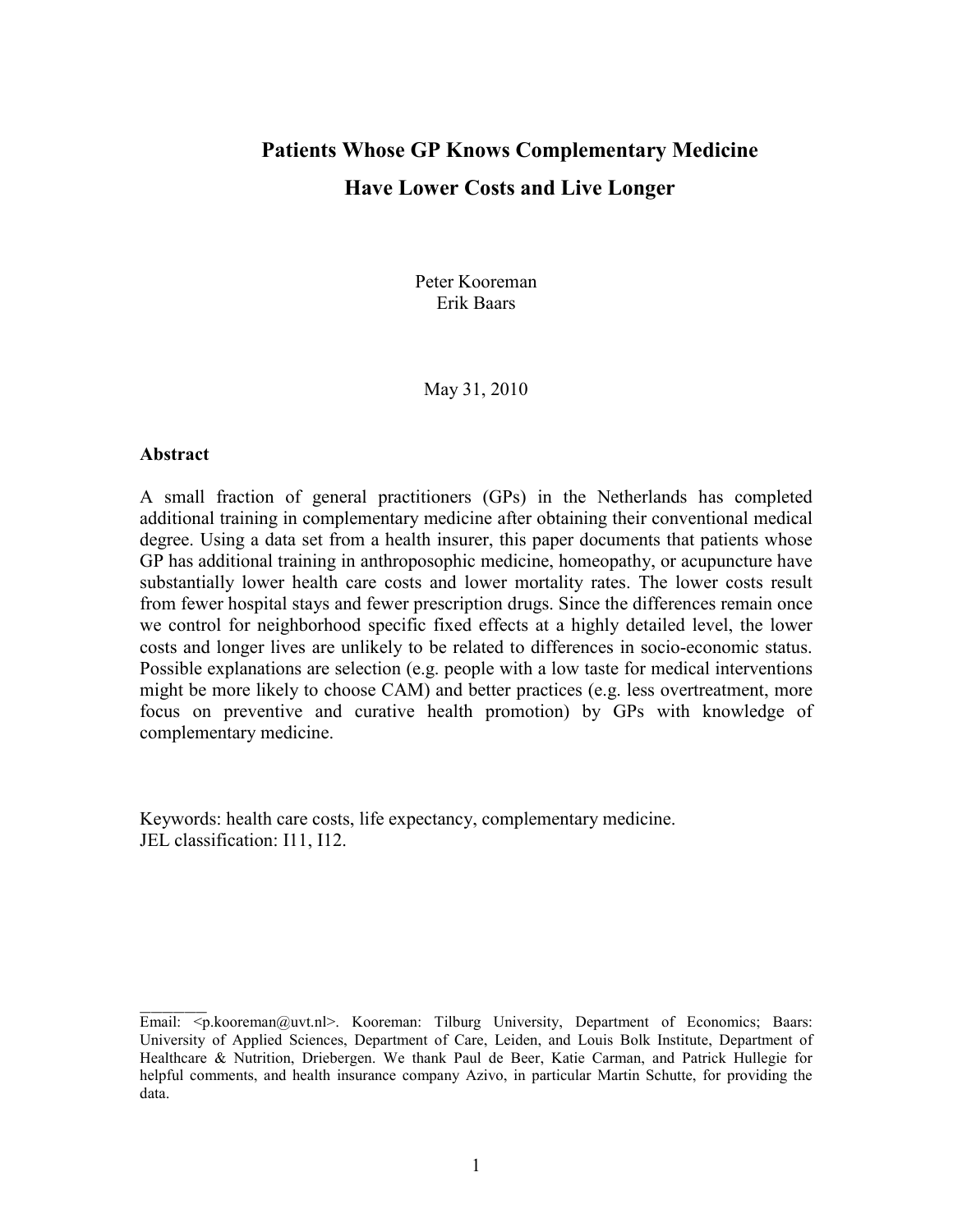### 1. Introduction

Health economists have largely ignored complementary and alternative medicine (CAM) as an area of research, a fact possibly related to the low esteem of CAM in the medical profession. At the same time, however, patients around the globe are increasingly embracing CAM as a contributor to health. A recent study by the US National Institute of Health shows that 4 out of 10 Americans used some form of CAM in  $2007<sup>1</sup>$ . In a referendum in Switzerland in 2009, two thirds of the voters were in favor of a wider coverage of CAM by public health insurance.

By definition, the effectiveness of complementary and alternative medicine has not been proven in clinical trials (e.g., Sing and Ernst,  $2008$ ).<sup>2</sup> However, lack of proof of effectiveness is obviously not the same as proof of ineffectiveness. Clearly, the status of a treatment can change from CAM into conventional medicine once scientific evidence on effectiveness becomes available. Two examples of CAM treatments that have become (more) accepted by conventional medicine are Sint John´s wort and acupuncture for specific indications. Sint John´s wort has become part of the conventional guidelines for the treatment of depression, based on scientific evidence from randomized controlled trials (Linde et al, 2009). Hopton and McPherson (2010) conclude on the basis of a systematic review of pooled data from meta-analyses that acupuncture is more than a placebo for commonly occurring chronic pain conditions. Also Servan Schreiber (2005) presents a series of recent examples of the transition from CAM to conventional medicine in depression treatment. Some of the methods described by Servan Schreiber have been practiced for centuries, cannot be patented, and are available at low costs. These findings underscore the fact that methods that are considered CAM today could be effective and have a large cost-savings potential.

In this paper, we compare the performance of general practitioners who have completed certified additional training in complementary medicine after obtaining their conventional medical degree (GPCs) with general practitioners who have not (GPs).

 1 nccam.nih.gov/news/camstats/2007

 $2$  The US National Institute of Health uses the alternative definition "CAM is a group of diverse medical and health care systems, practices, and products that are not generally considered part of conventional medicine".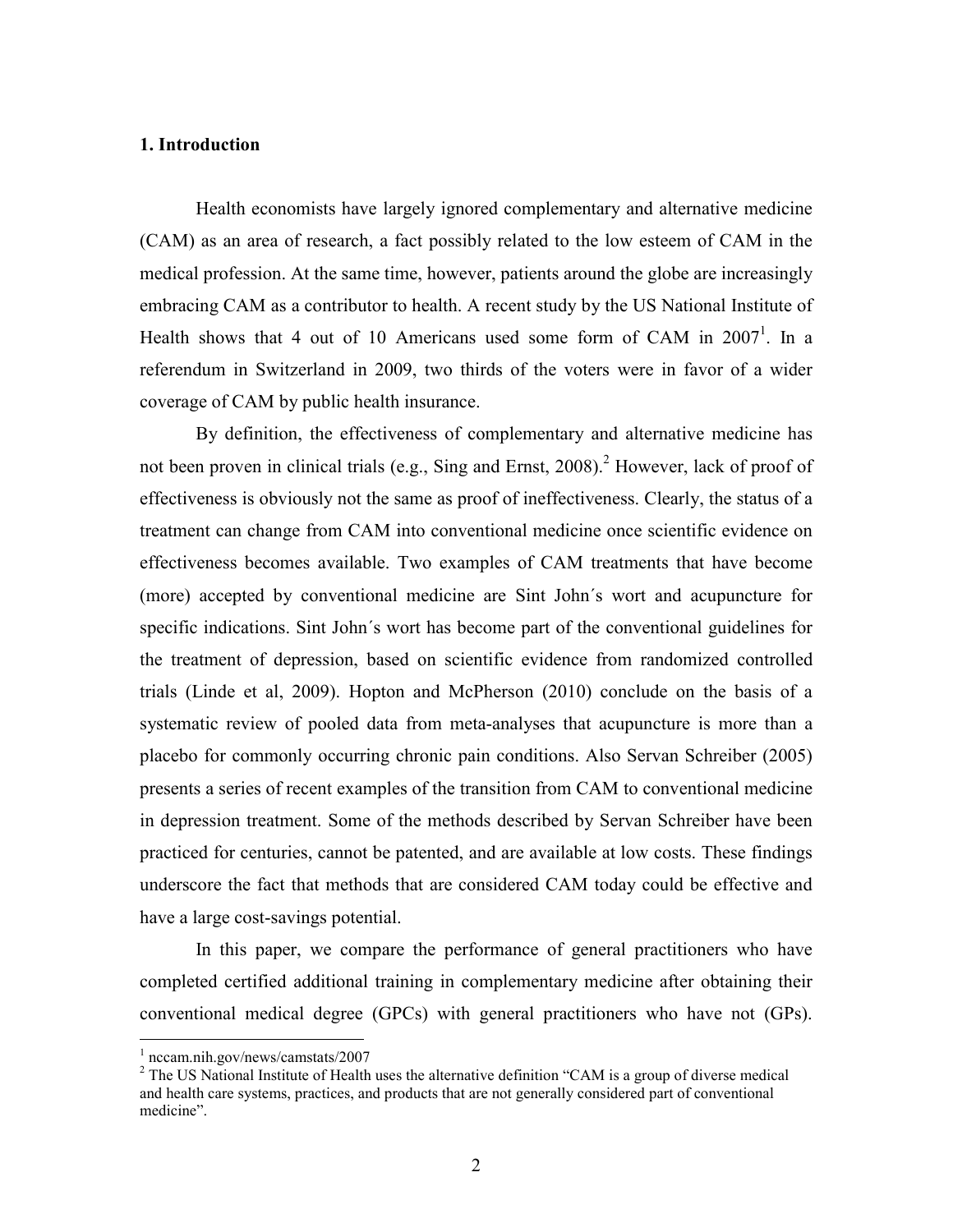More specifically, we consider GPCs with additional training in anthroposophic medicine (about 2 percent of general practitioners), homeopathy (about 1 percent), or acupuncture (about 1 percent).

Using a large data set from a health insurer we find substantial and significant differences between the health care costs and mortality rates of patients who have a conventional GP and patients who have a GPC. Costs are lower because of both lower pharmaceutical and lower hospital costs. In some cases the cost difference is as large as 30 percent. Since the differences remain once we control for neighborhood specific fixed effects at highly detailed level, the lower costs and longer lives are unlikely to be related to differences in socio-economic status. We argue that the differences are likely to be due to both selection on unobservables (healthier patients or patients with a low taste for medical interventions might be more likely to prefer a GPC) and better practice on the part of the GPCs (more focus on preventative and curative health promotion, less overtreatment).

#### 2. The institutional setting

Anthroposophic medicine, acupuncture and homeopathy are three main streams of Complementary and Alternative Medicine (CAM). One of the core features of CAM is its orientation on preventative and curative health promotion as an additional approach to a more conventional fighting disease approach. Anthroposophic medicine is an integrative diagnosis and therapy concept, developed from 1921 onwards and practiced today in over 60 countries. It combines mainstream scientific medicine with Rudolf Steiner's anthroposophy. Anthroposophic medicine considers a human being as a whole entity body, mind, soul and individuality. It aims to stimulate the self-healing forces of the body, restoring the balance of bodily functions and strengthening the immune system, rather than primarily relieve the symptoms of disease. Specific anthroposophic approaches include anthroposophic medicinal products, massage therapy, art and music therapy, and speech and movement therapies (e.g., www.ivaa.info).

Acupuncture is one of the main forms of treatment in traditional Chinese medicine. It involves the use of sharp, thin needles that are inserted in the body at very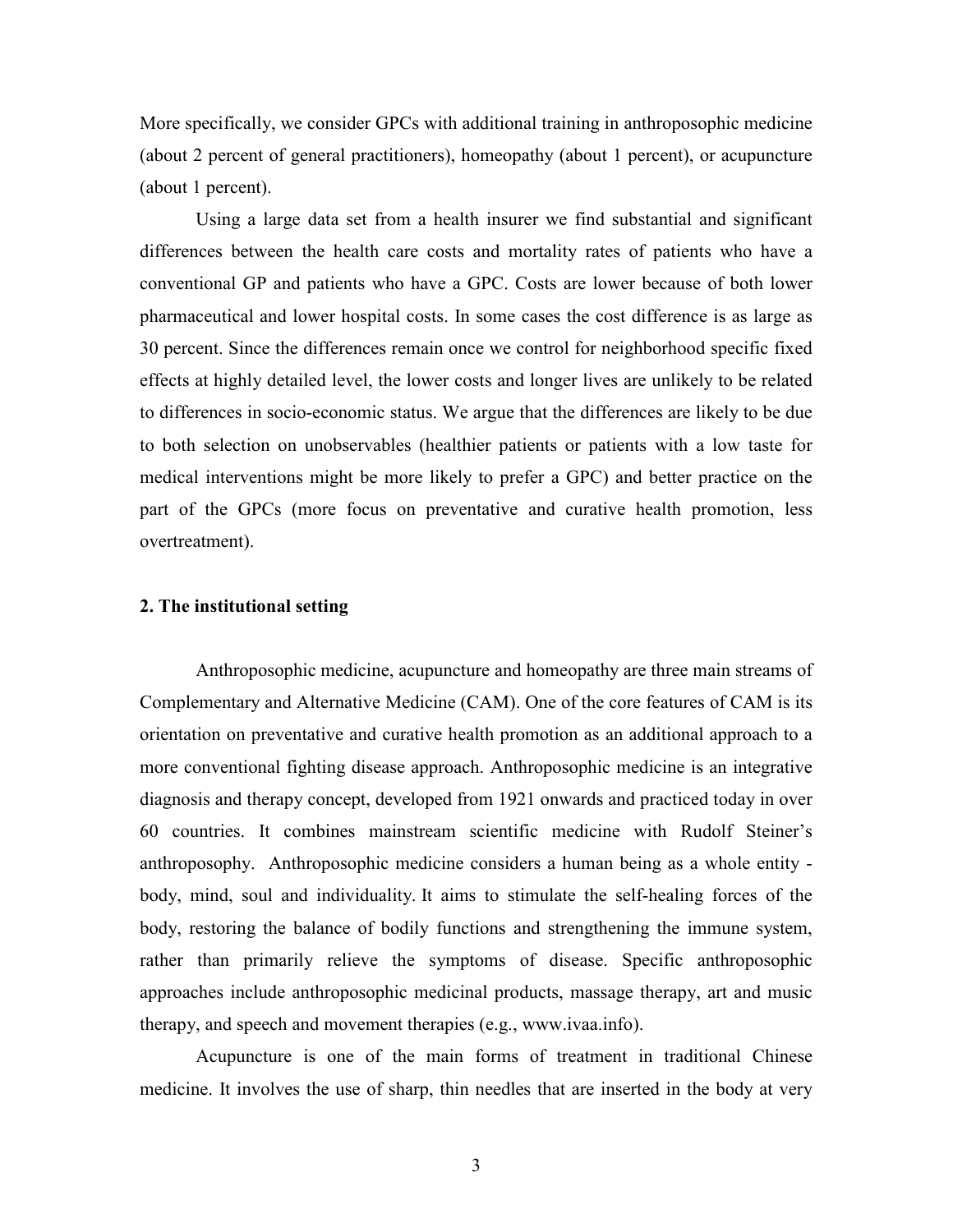specific points. This process is believed to adjust and alter the body's energy flow into healthier patterns, and is used to treat a wide variety of illnesses and health conditions (e.g., http://nccam.nih.gov/health/acupuncture/introduction.htm).

Homeopathy is a form of alternative medicine, first proposed by German physician Samuel Hahnemann in 1796, that attempts to treat patients with heavily diluted substances. These substances which cause certain symptoms in healthy individuals are given as the treatment for patients exhibiting similar symptoms. The appropriate homeopathic medicinal product aims to stimulate the body's inherent forces of selfrecovery (see e.g., www.echamp.be).

In their review, Herman et al. (2005) report that some studies indicate that CAM therapies may be considered cost-effective compared to usual care for various conditions: acupuncture for migraine, manual therapy for neck pain, spa therapy for Parkinson's, selfadministered stress management for cancer patients undergoing chemotherapy, pre- and post-operative oral nutritional supplementation for lower gastrointestinal tract surgery, biofeedback for patients with 'functional' disorders (eg, irritable bowel syndrome), and guided imagery, relaxation therapy, and potassium rich diet for cardiac patients. A systematic review of randomized clinical trials on the use of so-called Natural Health Products shows evidence of cost effectiveness in relation to postoperative surgery but not with respect to the other conditions assessed (Kennedy et al., 2009).

GP care varies between European countries in terms of structure, working methods, and responsibilities. In the Netherlands GPs are the central gatekeepers for reference to the rest of healthcare, like specialists and paramedics. Dutch general practitioners generally receive a quarterly fixed fee per patient plus a fee-for-service per consultation and per drug prescription. There is no difference between the financial incentives faced by GPs and GPCs. In the Netherlands purchasing basic health insurance is mandatory for all citizens. In addition, citizens are free to purchase supplementary insurance.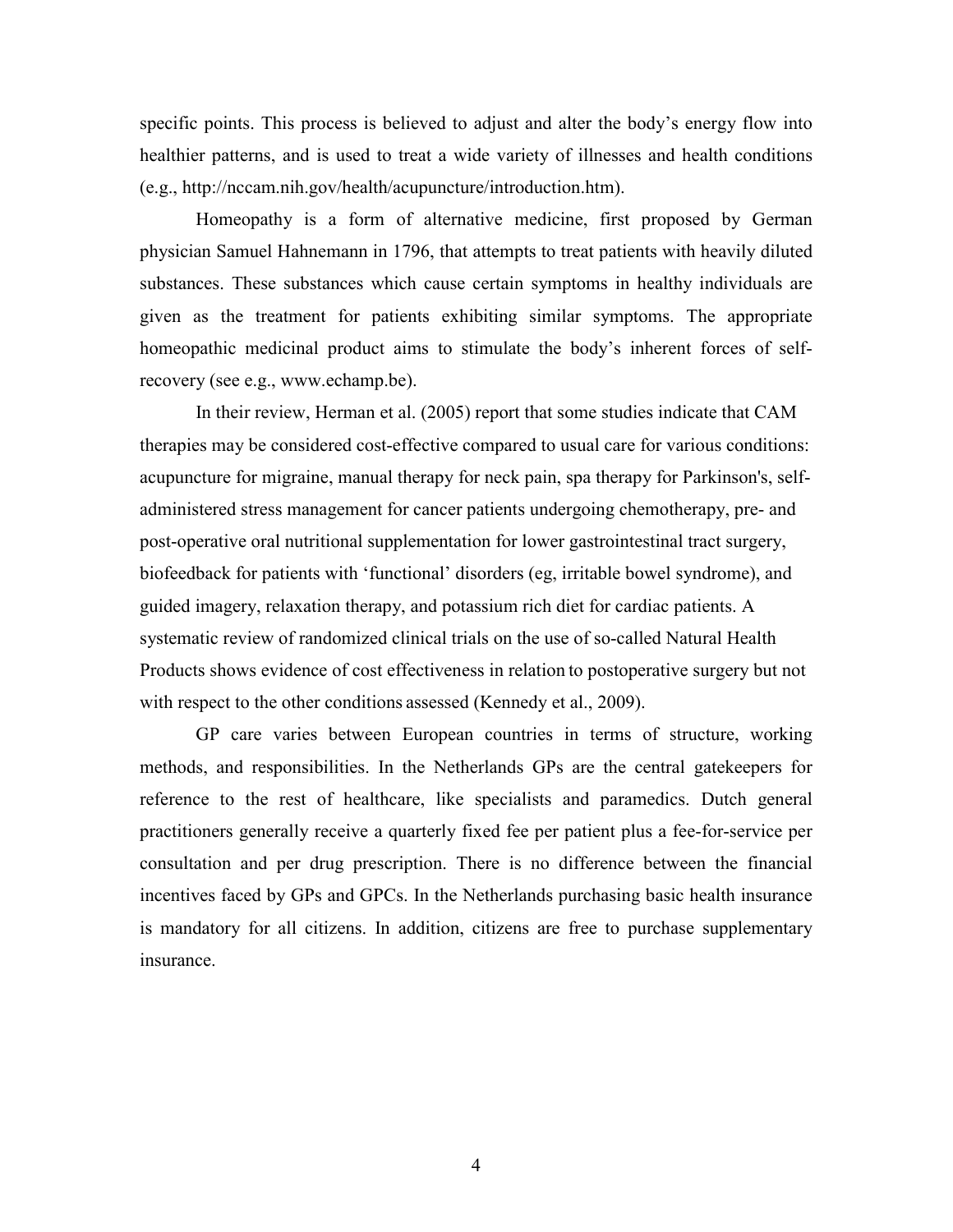### 3. Empirical analysis

The empirical analysis is based on data from health insurer Azivo, active primarily in the city of Hague and its wider vicinity.<sup>3</sup> Azivo's share in the market for basic and supplementary health insurance in this region is about one quarter. The data set contains quarterly information on the health care costs of all approximately 150,000 Azivo insurees for the years 2006 up to 2009. In addition, it contains the date of birth of the insuree, date of death (if applicable), gender, and 6-digit postcode of the insuree's residence. For each insuree-quarter combination, information on the costs of four different types of care are available: care by GP, hospital care, pharmaceutical care, and paramedic care (like physical therapy). While the data set does not contain information on the supplementary insurance *status* of insurees, the cost information is the sum of expenses covered by both the basic and (if applicable) supplementary health insurance.

The data set also contains the names and addresses of the about 2000 GPs who have patients who are insured by Azivo, which allows us to distinguish between conventional GPs and GPCs. We define a general practitioner as anthroposophic GPC if his or her name appears in the list of general practitioners with additional training in anthroposophic medicine as provided by their professional association (www.nvaa.nl). GPCs with homeopathy (www.vhan.nl) and GPCs with acupuncture (www.acupunctuur.com) are defined similarly.

Table 1 summarizes the data. The first row contains the key comparison, and shows that the costs of patients with a GPC are 7 percent lower compared to conventional GPs. On annual basis, this amounts to 170 Euros per patient. This difference results from lower hospital and pharmaceutical costs. Patients with a GPC have slightly higher costs for paramedic care, but this difference is small. Table 2 compares the costs by age group. In absolute terms, the differences are particularly large for patients aged 75 and above with an anthroposophic GPC (more than 1000 Euros on an annual basis).

Table 1 also shows that large demographic differences between patients with a conventional GP versus patients with GPCs. GPCs have a larger fraction of female

<sup>&</sup>lt;sup>3</sup> Azivo is a former Ziekenfonds (sick fund) founded in 1895. It merged with health insurer Menzis in 2008, but keeps operating as "Azivo" in the the Hague region.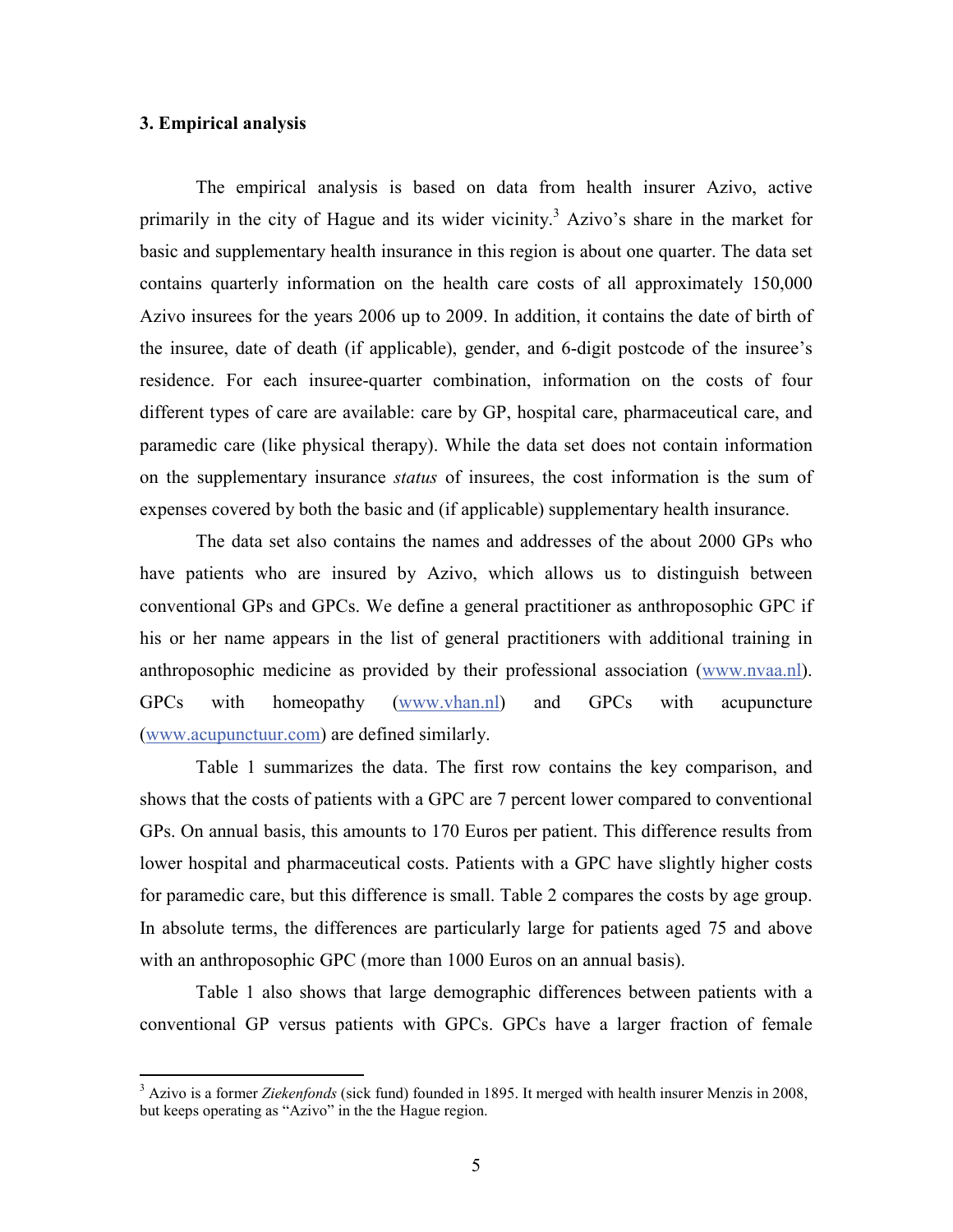patients than GPs and fewer patients from disadvantaged neighborhoods.<sup>4</sup> Similar results have been reported by Ness et al. (2005) for the US and Esch et al. (2008) for Switzerland. Clearly, the costs differences reported in tables 1 and 2 are likely to be partly due to differences in the demographic composition of the various groups of patients.

To control for these effects, table 3 reports regressions results. Each row is based on two regressions with either costs (left panel) or the natural logarithm of costs (right panel) as the dependent variable. In all regressions, the explanatory variables are: gender, age (linear, within each age category), dummies for each quarter, dummies for anthroposophy, homeopathy, and acupuncture, and 6-digit postal code fixed effects. The table reports the coefficients on the dummies for anthroposophy, homeopathy, and acupuncture. Standard errors clustered at the insuree level.

 The left panel of table 3 shows that for patients in the age group 25 to 49 with a GPC with acupuncture total costs are 66 euro lower per quarter. Secondly, for patients aged 75 and above with an anthroposophic GP total costs are about 400 Euros lower per quarter. The magnitude of this difference is large, about one third lower. The separate regressions for the costs components show that these lower costs come from lower hospital and lower pharmaceutical costs. The results for the loglinear specification show a somewhat different pattern. Homeopathic GPCs have about 15 percent lower costs in all three age categories below age 75. The lower costs for patients aged 25-49 who have a GPC with acupuncture is found again for the loglinear specification. The differences between the linear and loglinear results are related to the fact the two specifications focus on different aspects of the cost distributions. The linear specification measures differences in the means of the costs distributions, while the loglinear specification is informative about the difference in medians.<sup>5</sup>

 Overall, the results provide strong evidence of substantially lower costs for general practitioners who have additional training in complementary medicine. It is important to note that 6-digit postal codes in the Netherlands are highly detailed, representing on 16 households on average. Within such a code households are highly

 $\overline{a}$ 

<sup>&</sup>lt;sup>4</sup> We follow a government list of most disadvantaged neighborhoods in the Netherlands ("Vogelaarwijken"). These neighborhoods are uniquely identified by their 4-digit postal code.

<sup>&</sup>lt;sup>5</sup> If ln(y)=X' $\beta$ +ε with ε following a normal distribution with zero mean, then med(y)= X' $\beta$ .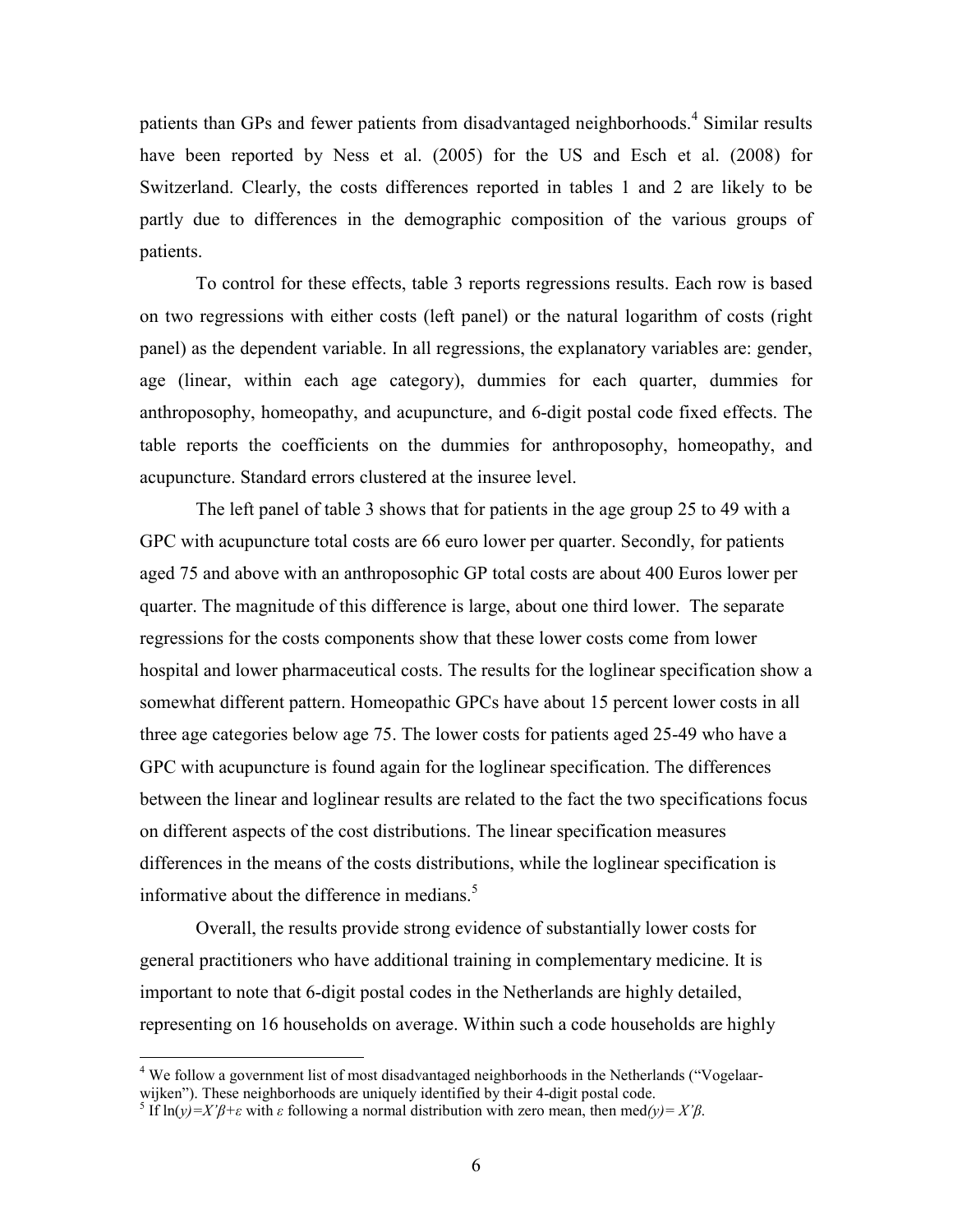homogeneous in terms of socio-economic status. Given that we have controlled for 6 digit postal codes in the regressions, the results are unlikely to be due to differences in socio-economic status.

Note that insurees interested in complementary medicine are more likely to buy supplementary insurance since CAM is not covered by basic health insurance. This would imply that the marginal out-of-pocket expenses for these insurees are lower than for insurees with a conventional GP, leading to more consumption of health care. Yet, we find that the costs of patients with a GPC are lower. This suggests that if we could control for the endogeneity of the supplementary insurance decision (with additional data), the estimated cost differences might be even larger.

Finally, several studies that compare the health status of patients treated in CAM and in conventional medicine in primary care settings find that patients treated in CAM practices suffer more often from severe and chronic illnesses (e.g., Esch et al, 2008; Florica et al, 2009). This suggests that if we could control for severity and chronicity of illnesses (with additional data), the estimated cost differences might be even larger.

#### 4. Discussion

There are three types of explanations for the differences reported in the previous section. First, the differences could be due to selection on unobservables in patients' GP choice. For example, patients who are healthier and more health-conscious, or patients with a strong preference to minimize exposure to medical interventions might be more likely to choose a GPC. In both cases costs will be lower due to lower demand for health care. A standard approach to control for selection on unobservables is to use instrumental variables. A potential instrumental variable (IV) in this case is the distance between a patient's home and the various GPs. However, the distance measures would be perfectly correlated with the 6-digit postal code dummies. As a consequence, this IV would only work if we would control for less detailed neighborhood information, like 4-digit postal codes. However, since socio-economic differences within a 4-digit postal code are typically large, this would not be a credible approach for identifying a causal effect of CAM on costs.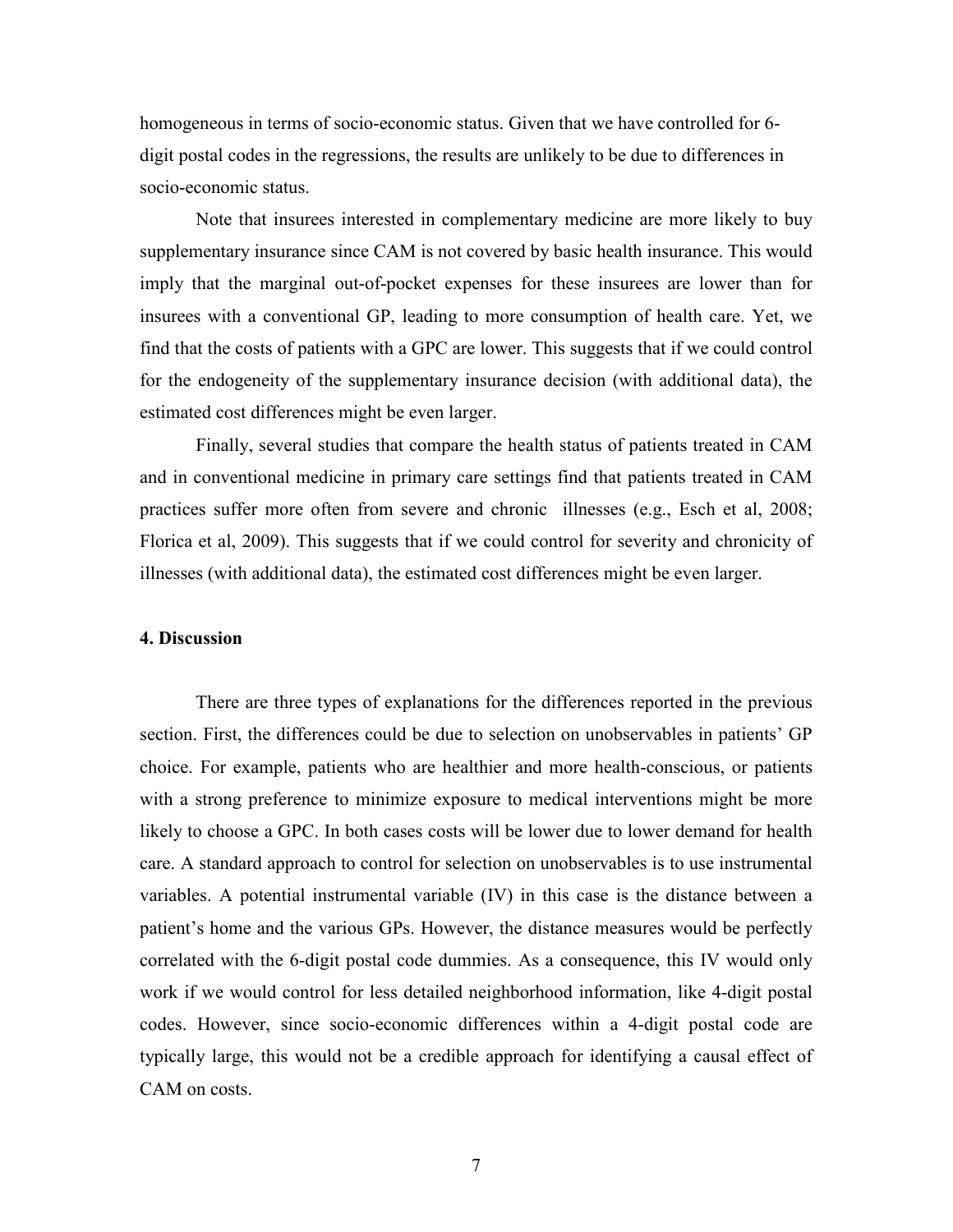Second, the results could be due to undertreatment by GPCs. Investigating this explanation requires data on outcomes. In the present data set the only outcome information available is mortality in the years 2006 up to and including 2009. For the population of insurees in our data, the mortality rate was approximately 4 percent. Table 4 reports the results of an analysis of mortality rates. The table shows that – controlling for demographics (including age) and postal codes patients with a GPC have lower mortality rates. (Note that lower mortality rates at all ages implies a higher life expectancy.) A number of studies have reported that patients seeking anthroposofic or homeopathic care have longer lasting and more severe health problems than patients in conventional care. At the same time, these patients report fewer adverse side effects of treatments and higher patient satisfaction; see, for example, Esch et al. (2008) and Florica et al. (2008). These findings combined with the results in table 4 suggest that undertreatment by GPCs is unlikely.

Thirdly, the results could be due to better practices of CAM due to a stronger focus on preventive and curative health promotion and less overtreatment. For example, a GPC might try a low cost CAM treatment first. As mentioned, the primary professional orientation of CAM doctors is to strengthen the self-healing capacity of the body. This approach is associated with prescribing fewer conventional pharmaceuticals, tests, and operations.

A large number of issues remain for future research. We mention three of them. First of all, replication studies based on similar data sets are needed to confirm the present results. Secondly, further research based on more comprehensive data is needed to determine to what extent selection on unobservables and causal effects explain the lower costs and lower mortality rates of patients with a GPC. Thirdly, more research is needed with regard to the cost-effectiveness of CAM for specific diagnostic categories.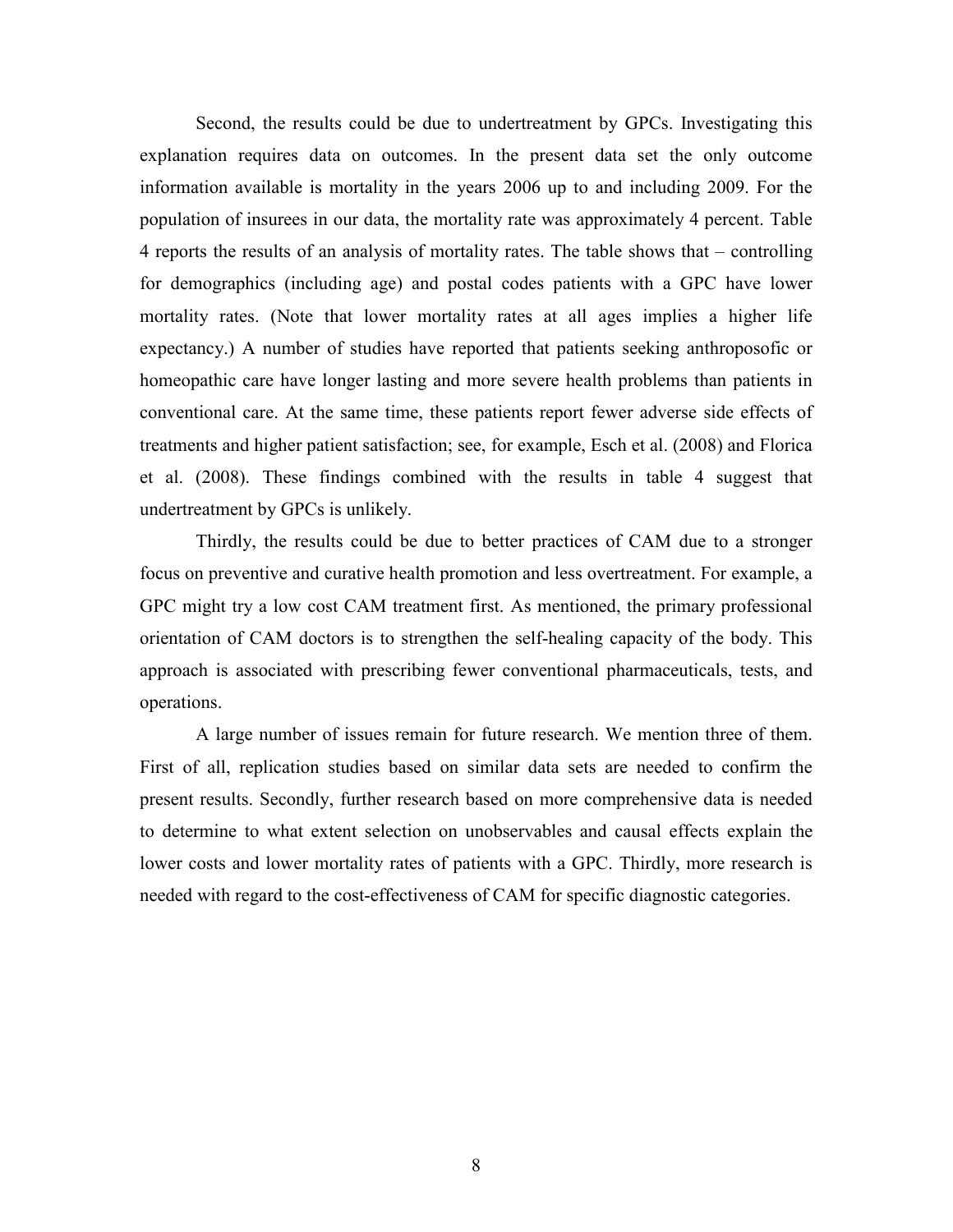## **References**

Esch, Barbara M., Marian Florica, André Busato, and Peter Heusser (2008), "Patient satisfaction with primary care: an observational study comparing anthroposofic and conventional care", Health and Quality of Life Outcomes, vol. 6:74

Florica, Marian, Kerstin Joost, Krishan D. Saini, Klaus von Ammon, André Thurneysen, and André Busato (2008), "Patient satisfaction and side effects in primary care: An observational study comparing homeopathy and conventional medicine", BMC Complementary and Alternative Medicine, vol. 8:52.

Herman, P.M., B. M. Craig, and O. Caspi (2005). Is complementary and alternative medicine (CAM) cost-effective? a systematic review. BMC Complementary and Alternative Medicine 2005, 5:11.

Hopton, A. and McPherson, H. (2010). Acupuncture for chronic pain: is acupuncture more than an effective placebo? A systematic review of pooled data from meta-analyses. Pain Practice, 10(2): pp 94-102.

Kennedy, D.A., J. Hart and D. Seely (2009). Cost Effectiveness of Natural Health Products: A Systematic Review of Randomized Clinical Trials. *eCAM*, 6(3), pp. 297-304.

Linde, K., Allais, G., Brinkhaus, B., Manheimer, E., Vickers, A., and White, A.R. (2009), Acupuncture for tension-type headache. Cochrane Database of Systematic Reviews 2009, Issue 1. Art. No.: CD007587. DOI: 10.1002/14651858.CD007587.

Ness, Jose, Dominic J. Cirillo, David R. Weir, Nicole L.Nisly, and Robert B. Wallace (2005), "Use of Complementary Medicine in Older Americans: Results from the Health and Retirement Study", The Gerontologist, vol. 45, pp. 516-524.

Servan-Schreiber, D. (2005), Healing without Freud or Prozac: Natural Approaches to Curing Stress, Anxiety and Depression, Rodale Books.

Sing, S., and Ernst, E. (2008), Trick or treatment. The Undeniable Facts about Alternative Medicine. New York City: W. W. Norton & Company.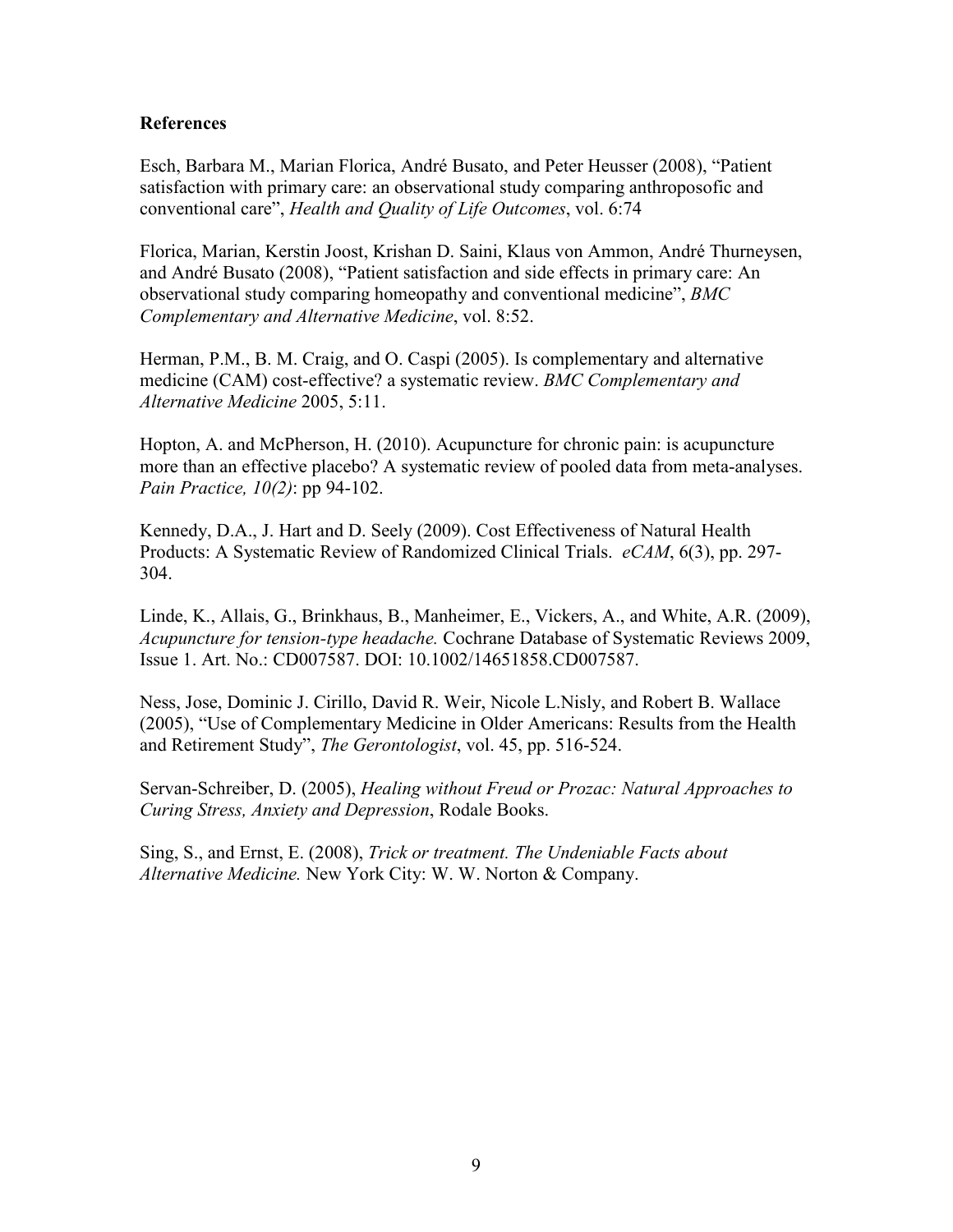# Table 1. Descriptive statistics

| Costs of health care  | Conventional | GP with       | GP with      | GP with     |
|-----------------------|--------------|---------------|--------------|-------------|
| (euros per quarter)   | <b>GP</b>    | anthroposophy | homeopathy   | acupuncture |
|                       |              |               |              |             |
| Total                 | 515          | 479           | 485          | 480         |
|                       |              |               |              |             |
| <b>GP</b>             | 32           | 33            | 31           | 32          |
| Hospital              | 266          | 236           | 251          | 235         |
| Pharmaceutical        | 209          | 197           | 192          | 206         |
| Paramedic             | 9            | 13            | 10           | 8           |
|                       |              |               |              |             |
| Incidence of costs of |              |               |              |             |
| health care $(0/1)$   |              |               |              |             |
| (per quarter)         |              |               |              |             |
| <b>GP</b>             | 1            | 1             | $\mathbf{1}$ | 1           |
| Hospital              | 0.29         | 0.28          | 0.26         | 0.30        |
| Pharmaceutical        | 0.68         | 0.67          | 0.62         | 0.65        |
| Paramedic             | 0.04         | 0.06          | 0.04         | 0.04        |
| Hosp., Pharma, and/or | 0.72         | 0.71          | 0.66         | 0.69        |
| Paramedic             |              |               |              |             |
|                       |              |               |              |             |
| <b>Insuree</b>        |              |               |              |             |
| characteristics       |              |               |              |             |
|                       |              |               |              |             |
| Female (fraction)     | 0.53         | 0.57          | 0.56         | 0.54        |
| Birth year (average)  | 1969         | 1970          | 1965         | 1966        |
| Disadvantaged         | 0.22         | 0.09          | 0.07         | 0.04        |
| neighborhood          |              |               |              |             |
| (fraction)            |              |               |              |             |
|                       |              |               |              |             |
| Number of insurees    | 151,955      | 3273          | 1182         | 1469        |
| Number of GPs         | 1257         | 26            | 28           | 25          |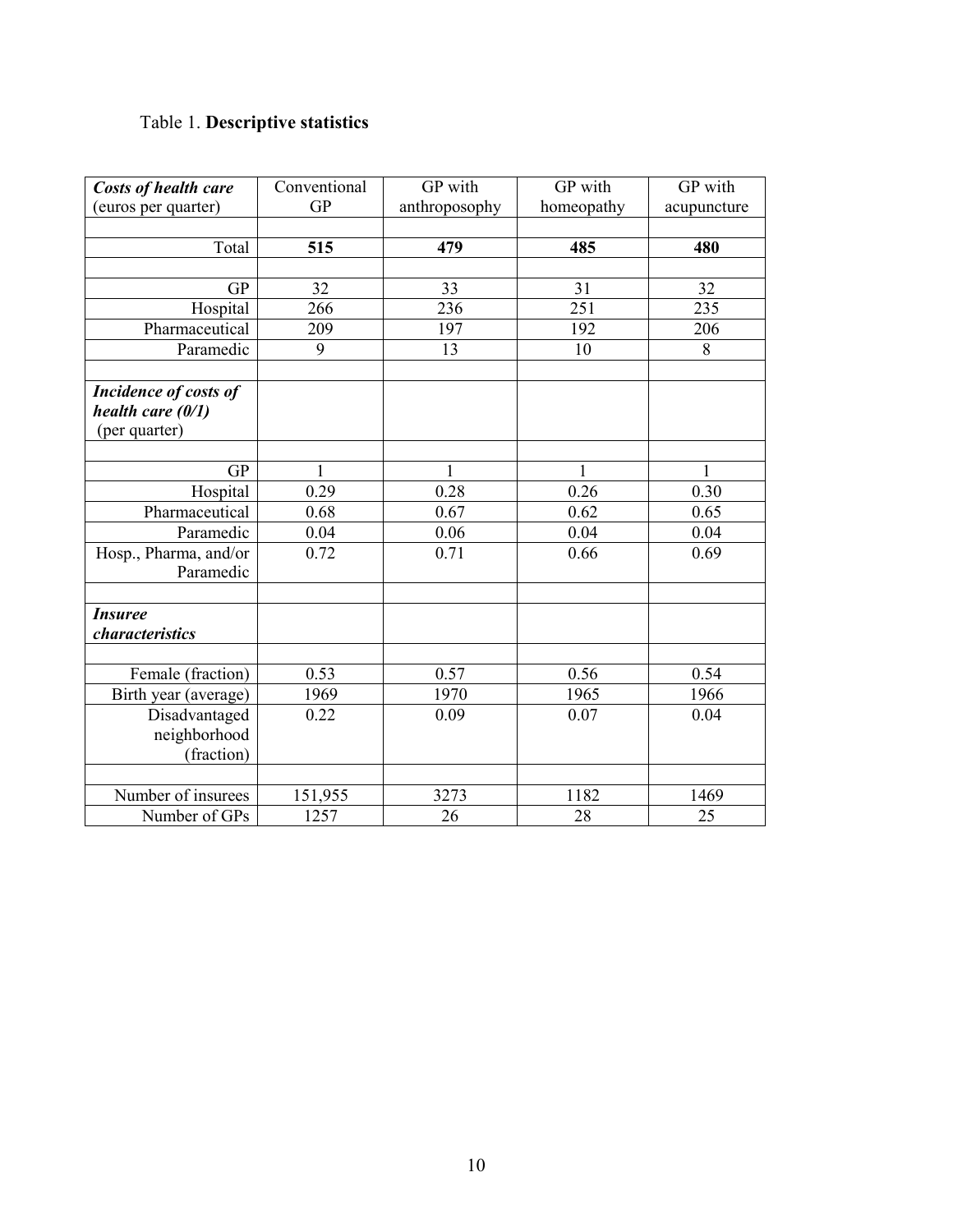# Table 2. Costs of health care; by type of GP and insuree age

| Costs of health care | Conventional     | GP with        | GP with          | GP with          |
|----------------------|------------------|----------------|------------------|------------------|
| (euros per quarter)  | <b>GP</b>        | anthroposophy  | homeopathy       | acupuncture      |
|                      |                  |                |                  |                  |
| Age 0-24             |                  |                |                  |                  |
| Total                | 215              | 190            | 275              | 191              |
|                      |                  |                |                  |                  |
| <b>GP</b>            | 26               | 26             | 24               | 25               |
| Hospital             | $\overline{103}$ | 85             | $\overline{153}$ | $\overline{96}$  |
| Pharmaceutical       | $\overline{77}$  | 69             | 88               | $\overline{62}$  |
| Paramedic            | $\overline{8}$   | 11             | $\overline{10}$  | $\overline{8}$   |
|                      |                  |                |                  |                  |
| Age 25-49            |                  |                |                  |                  |
| Total                | 372              | 418            | 286              | 296              |
|                      |                  |                |                  |                  |
| <b>GP</b>            | 28               | 31             | 25               | 26               |
| Hospital             | 186              | 201            | 156              | 146              |
| Pharmaceutical       | 155              | 180            | 103              | 122              |
| Paramedic            | $\overline{4}$   | $\overline{7}$ | $\overline{3}$   | $\mathbf{1}$     |
|                      |                  |                |                  |                  |
| Age 50-74            |                  |                |                  |                  |
| Total                | 824              | 752            | 614              | 687              |
|                      |                  |                |                  |                  |
| GP                   | 37               | 39             | 35               | 35               |
| Hospital             | 432              | 382            | 270              | 324              |
| Pharmaceutical       | 342              | 311            | 294              | 317              |
| Paramedic            | 12               | 19             | 14               | 11               |
|                      |                  |                |                  |                  |
| Age 75+              |                  |                |                  |                  |
| Total                | 1337             | 1088           | 1309             | 1139             |
|                      |                  |                |                  |                  |
| <b>GP</b>            | 57               | 57             | 59               | 56               |
| Hospital             | 727              | 576            | 820              | $\overline{595}$ |
| Pharmaceutical       | 527              | 426            | 403              | 466              |
| Paramedic            | $27\,$           | 30             | 27               | $\overline{21}$  |
|                      |                  |                |                  |                  |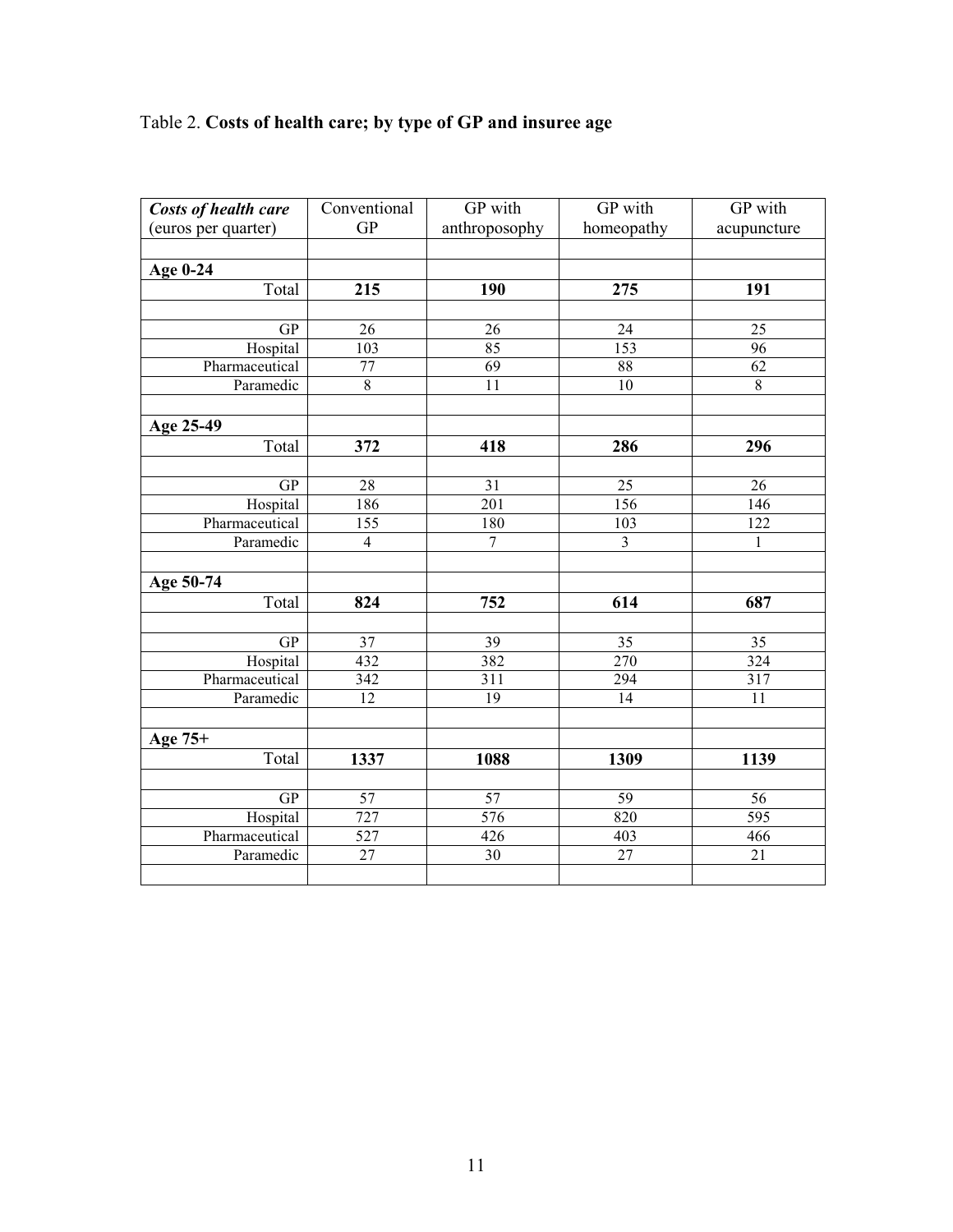| Costs of health care | Linear           |                  |                 | Loglinear   |             |             |
|----------------------|------------------|------------------|-----------------|-------------|-------------|-------------|
| (Euros per quarter)  |                  |                  |                 |             |             |             |
|                      | dummy            | dummy            | dummy           | dummy       | dummy       | dummy       |
|                      | for GP           | for GP           | for GP          | for GP      | for GP      | for GP      |
|                      | with             | with             | with            | with        | with        | with        |
|                      | anthro-          | homeo-           | acupunc-        | anthro-     | homeo-      | acupunc-    |
|                      | posophy          | pathy            | ture            | posophy     | pathy       | ture        |
|                      |                  |                  |                 |             |             |             |
| Age 0-24             |                  |                  |                 |             |             |             |
| Total                | 6                | 100              | $-32$           | 0.016       | $-0.138**$  | $-0.052$    |
|                      |                  |                  |                 |             |             |             |
| <b>GP</b>            | 1                | $-2*$            | 1               | 0.015       | $-0.043*$   | 0.019       |
| Hospital             | $\overline{3}$   | $\overline{76}$  | $-5$            | 0.064       | $-0.153*$   | $-0.034$    |
| Pharmaceutical       | $\mathbf{1}$     | 25               | $-27$           | $-0.078*$   | $-0.250***$ | $-0.108$    |
| Paramedic            | $\boldsymbol{2}$ | $\boldsymbol{0}$ | $-1$            | 0.048       | $-0.006$    | $-0.008$    |
|                      |                  |                  |                 |             |             |             |
| Age 25-49            |                  |                  |                 |             |             |             |
| Total                | 14               | $-50$            | $-66*$          | 0.022       | $-0.160**$  | $-0.106**$  |
|                      |                  |                  |                 |             |             |             |
| <b>GP</b>            | $2***$           | $-3***$          | $\overline{0}$  | $0.030**$   | $-0.045**$  | $-0.004$    |
| Hospital             | $\mathfrak{Z}$   | $\overline{4}$   | $-47**$         | 0.008       | $-0.161**$  | $-0.135**$  |
| Pharmaceutical       | $\overline{8}$   | $-51**$          | $-17$           | $-0.035$    | $-0.365***$ | $-0.136*$   |
| Paramedic            | $\mathbf{1}$     | $-1$             | $-2***$         | 0.032       | $-0.029$    | $-0.060***$ |
| Age 50-74            |                  |                  |                 |             |             |             |
| Total                | 63               | $-48$            | $-2$            | $-0.030$    | $-0.153**$  | $-0.084$    |
|                      |                  |                  |                 |             |             |             |
| GP                   | $4***$           | $\mathbf{0}$     | $\theta$        | $0.040*$    | $-0.001$    | 0.017       |
| Hospital             | $\overline{60}$  | $-121$           | $-64$           | 0.032       | $-0.145$    | $-0.073$    |
| Pharmaceutical       | $-7$             | 69               | $\overline{61}$ | $-0.204***$ | $-0.352***$ | $-0.162$    |
| Paramedic            | $6*$             | $\overline{4}$   | $\mathbf{1}$    | 0.080       | 0.016       | $-0.009$    |
|                      |                  |                  |                 |             |             |             |
| Age 75+              |                  |                  |                 |             |             |             |
| Total                | $-405**$         | 81               | 214             | $-0.130$    | 0.077       | 0.184       |
|                      |                  |                  |                 |             |             |             |
| GP                   | $-2$             | $\overline{6}$   | $\overline{7}$  | $-0.030$    | 0.058       | 0.111       |
| Hospital             | $-263**$         | 52               | 87              | $-0.029$    | 0.069       | 0.171       |
| Pharmaceutical       | $-125*$          | $\overline{31}$  | 127             | $-0.169$    | 0.048       | 0.196       |
| Paramedic            | $-15$            | $-8$             | $-7$            | $-0.106$    | $-0.085$    | 0.034       |
|                      |                  |                  |                 |             |             |             |

|  | Table 3. Effects of complementary care on costs |  |
|--|-------------------------------------------------|--|
|  |                                                 |  |

Each row is based on two regressions with either costs (left panel) or the natural logarithm of costs (right panel) as the dependent variable. Explanatory variables are: gender, age (linear, within each age category), dummies for each quarter, dummies for anthroposophy, homeopathy, and acupuncture; the table reports the coefficients on the latter dummies. All regressions control for 6-digit insuree postcode fixed effects; standard errors clustered at the insuree level. \*\*\*, \*\*, \* indicate a statistically significant difference with Conventional GP at the 1, 5, 10 percent level, respectively.